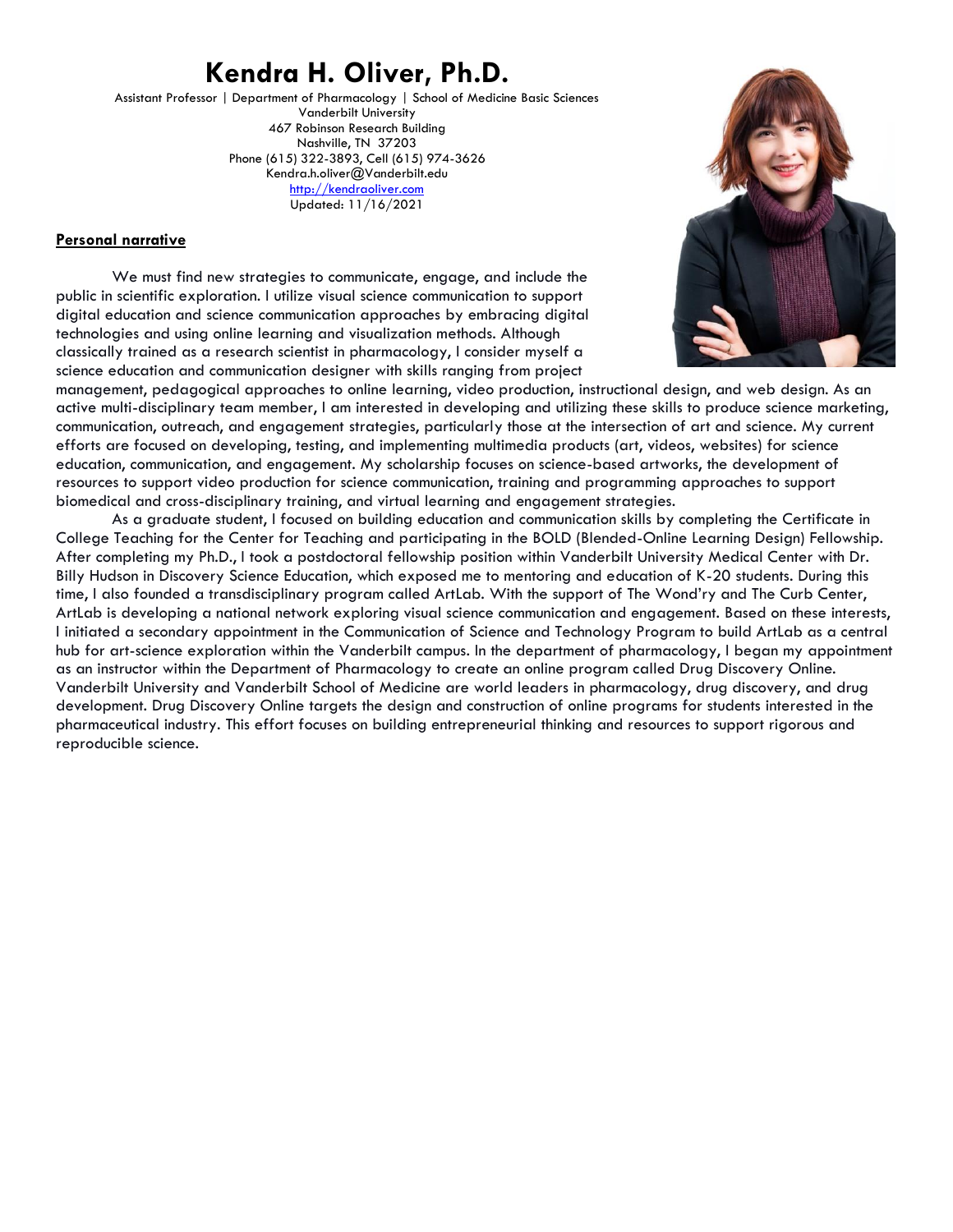| Scientific Program Manager                                                                                                                                                                                                                                                                                                                                                                                                                              | The Division of<br>Nephrology and<br>Hypertension at<br><b>Vanderbilt University</b><br><b>Medical Center</b> | 2018                                                                                                                    | Aug 2016 - Mar                | Aspirnaut <sup>™</sup>                                                                                                |
|---------------------------------------------------------------------------------------------------------------------------------------------------------------------------------------------------------------------------------------------------------------------------------------------------------------------------------------------------------------------------------------------------------------------------------------------------------|---------------------------------------------------------------------------------------------------------------|-------------------------------------------------------------------------------------------------------------------------|-------------------------------|-----------------------------------------------------------------------------------------------------------------------|
| Visiting Lecturer                                                                                                                                                                                                                                                                                                                                                                                                                                       | The Wond'ry                                                                                                   |                                                                                                                         | Aug 2017 - present            | <b>Vanderbilt University</b>                                                                                          |
| Instructor                                                                                                                                                                                                                                                                                                                                                                                                                                              | Department of<br>Pharmacology, School of<br><b>Medicine Basic Sciences</b>                                    |                                                                                                                         | Apr 2018 - Apr 2019           | <b>Vanderbilt University</b>                                                                                          |
| Senior Lecturer                                                                                                                                                                                                                                                                                                                                                                                                                                         | Communication of<br>Science and Technology,<br>College of Arts and<br>Science                                 |                                                                                                                         | Oct 2018 - present            | <b>Vanderbilt University</b>                                                                                          |
| <b>Assistant Professor</b>                                                                                                                                                                                                                                                                                                                                                                                                                              | Department of<br>Pharmacology, School of<br><b>Medicine Basic Sciences</b>                                    |                                                                                                                         | Apr 2019 - present            | <b>Vanderbilt University</b>                                                                                          |
| <b>C. Professional Preparation</b>                                                                                                                                                                                                                                                                                                                                                                                                                      |                                                                                                               |                                                                                                                         |                               |                                                                                                                       |
| Loyola University                                                                                                                                                                                                                                                                                                                                                                                                                                       |                                                                                                               | Chicago, IL, USA                                                                                                        | B.S., Biology, Aug 2010       |                                                                                                                       |
| <b>Vanderbilt University</b>                                                                                                                                                                                                                                                                                                                                                                                                                            |                                                                                                               | Nashville, TN, USA                                                                                                      | Ph.D., Pharmacology, Jun 2016 |                                                                                                                       |
|                                                                                                                                                                                                                                                                                                                                                                                                                                                         |                                                                                                               | "Novel implications of lost serotonin transporter function on platelet biology" under the mentorship of Professor Heidi |                               |                                                                                                                       |
|                                                                                                                                                                                                                                                                                                                                                                                                                                                         |                                                                                                               | Nashville, TN, USA                                                                                                      |                               | Postdoctoral Fellowship, 2016-2018                                                                                    |
|                                                                                                                                                                                                                                                                                                                                                                                                                                                         |                                                                                                               |                                                                                                                         |                               |                                                                                                                       |
| Hamm and Assistant Professor Ana M.D. Carneiro.<br><b>Vanderbilt University Medical Center</b><br>"Discovery Science Education" under the mentorship of Professor Billy G. Hudson and VUMC Vice President Dr. Julie<br>Hudson<br>Maryland Institute College of Art                                                                                                                                                                                      |                                                                                                               | Baltimore, MD, USA                                                                                                      |                               | Master of Professional Studies, User<br><b>Experience Design (Communications)</b><br>Expected graduate date: May 2023 |
| D. Products<br>HONORS, FUNDING, AND AWARDS                                                                                                                                                                                                                                                                                                                                                                                                              |                                                                                                               |                                                                                                                         |                               |                                                                                                                       |
|                                                                                                                                                                                                                                                                                                                                                                                                                                                         |                                                                                                               | <b>LOCATION</b>                                                                                                         | <b>DATE</b>                   | <b>AMOUNT</b>                                                                                                         |
|                                                                                                                                                                                                                                                                                                                                                                                                                                                         |                                                                                                               | Nashville, TN, USA                                                                                                      | 2013                          | \$2,000                                                                                                               |
|                                                                                                                                                                                                                                                                                                                                                                                                                                                         |                                                                                                               | Nashville, TN, USA                                                                                                      | 2013                          | \$23,844                                                                                                              |
|                                                                                                                                                                                                                                                                                                                                                                                                                                                         |                                                                                                               | Dallas, TX, USA                                                                                                         | 2013                          | \$1,000                                                                                                               |
|                                                                                                                                                                                                                                                                                                                                                                                                                                                         |                                                                                                               | Nashville, TN, USA                                                                                                      | 2013, 2014                    | \$1,000                                                                                                               |
|                                                                                                                                                                                                                                                                                                                                                                                                                                                         |                                                                                                               | Vienna, Austria                                                                                                         | 2014                          | \$250                                                                                                                 |
|                                                                                                                                                                                                                                                                                                                                                                                                                                                         |                                                                                                               | Nashville, TN, USA                                                                                                      | 2014-2016                     | \$53,688                                                                                                              |
|                                                                                                                                                                                                                                                                                                                                                                                                                                                         |                                                                                                               | San Diego, CA, USA                                                                                                      | 2016                          | \$1,000                                                                                                               |
| <b>Clinical Research Grants, VICTR</b><br>Mechanisms of Vascular Biology Training Grant<br>ATVB Young Investigator Travel Award<br>Vanderbilt Graduate Student Travel Award<br>SFB35 Student Travel Award- Transporters in Health<br>and Disease<br>American Heart Association Pre-Doctoral Fellowship<br>(14PRE19640007)<br><b>ASPET Travel Award</b><br><b>Curb Center Catalyst Creativity Grant</b><br>(Awarded along with undergraduate mentee, Eve |                                                                                                               | Nashville, TN, USA                                                                                                      | 2017                          | \$2,000                                                                                                               |
| Moll)<br>Provost Research Studio Award                                                                                                                                                                                                                                                                                                                                                                                                                  |                                                                                                               | Nashville, TN, USA                                                                                                      | 2018-19                       | \$4,000                                                                                                               |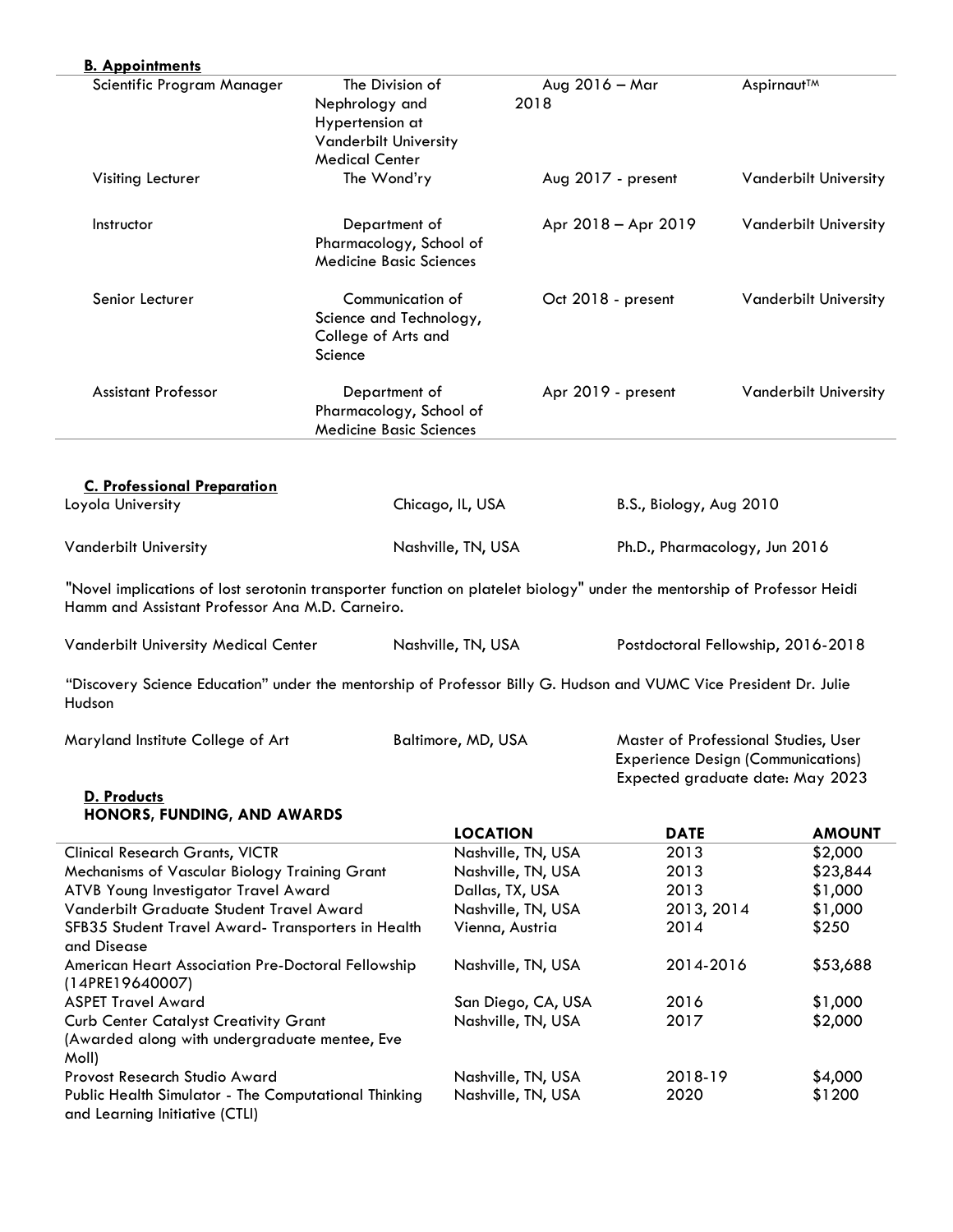| Vanderbilt Institute for Infection, Immunology, and<br>Inflammation (VI4) Artist in Residence (AiR) Program | Nashville, TN, USA | 2020 | \$75,000 |
|-------------------------------------------------------------------------------------------------------------|--------------------|------|----------|
| (VI4-AiR) - Burroughs Wellcome Fund, Co-PI                                                                  |                    | 2020 |          |
| Nested Knowledge: disentangling history, truth, and<br>race in STEM experiences - Mellon Partners in        | Nashville, TN, USA |      | \$13,450 |
| Humanities Education Faculty Collaboration Funds, PI                                                        |                    |      |          |

## **PEER-REVIEWED ARTICLES**

- 1. **Kendra H. Oliver,** Tammy Jessen, Emily L Crawford, Chang Y Chung, James S Sutcliffe, and Ana M Carneiro. *Pro32Pro33 Mutations in the Integrin β3 PSI Domain Results in IIb3 Priming and Enhanced Adhesion: Reversal of the Hypercoagulability Phenotype by the Src Inhibitor SKI-606.* Mol Pharmacol. Jun 2014.
- 2. **Kendra H. Oliver,** Matthew T. Duvernay, Heidi E. Hamm, and Ana M.D. Carneiro. *Loss of Serotonin Transporter Function Alters ADP-Mediated Integrin αIIb/β3 Activation through Dysregulation of the 5-HT2A Receptor.* Journal of Biological Chemistry. Jul 2016.
- 3. Michael Dohn, Christopher Kooker, Lisa Bastarache, Tammy Jessen, Capria Rinaldi, Seth Varney, Matthew Mazalouskas, Hope Pan, **Kendra H. Oliver**, Digna Velez Edwards, James Sutcliffe, Joshua Denny, and Ana Carneiro. "The Gain-of-Function Integrin  $\beta$ 3 Pro33 Variant Alters the Serotonin System in the Mouse Brain". Journal of Neuroscience. Aug 2017.
- 4. Amanda K. Darbyshire, **Kendra H. Oliver,** Tammy L. Mulrooney, Carissa P. Jones, and Kelli L. Boyd. *Effects of anesthesia and euthanasia solutions on the histologic quality of brine shrimp (Artemia franciscana)*. Journal of Histotechnology. May 2017.
- 5. Amanda K Darbyshire, **Kendra H. Oliver**, William D Dupont, Kelli Boyd. *Anesthesia and Euthanasia of Brine Shrimp (Artemia franciscana)*. Journal of the American Association for Laboratory Animal Science. Jan 2019.
- 6. **Kendra H. Oliver**, Eve Moll, and Marylin Murphy. *The woman scientist: Brief reflections of the visual representation on women*. Leonardo, MIT Press. Jun 2019.
- 7. **Kendra H. Oliver**, Jonathan Erhman, and Christina Marasco. *Vigilante Innovation (VIX): Case study on the development of student skills through a team-based design process and environment.* International Journal of STEM Education. Oct, 2019.
- 8. Max E. Joffe, Chiaki I. Santiago, **Kendra H. Oliver**, James Maksymetz, Nicholas A. Harris, Julie L. Engers, Craig W. Lindsley, Danny G. Winder, P. Jeffrey Conn. mGlu2 and mGlu3 Negative Allosteric Modulators Divergently Enhance Thalamocortical Transmission and Exert Rapid Antidepressant-like Effects. Neuron. Jan, 2020.
- 9. Stephanie Castillo, Karisa Calvitti, Jeffery Shoup, Madison Rice, Helen Lubbock, **Kendra H. Oliver**. Outlining the Production Processes for Creating Educational Videos. CBE-Life Sciences Education. Summer 2021.
- 10. **Kendra H. Oliver**, Christina Keeton, Roger Chalkley, and Elizabeth Bowman. Virtual Vanderbilt Summer Science Academy highlighted the opportunity to impact early STEMM students career knowledge through narrative. PLOS ONE. Nov 10, 2021.
- 11. **Kendra H. Oliver,** Stephanie Higgs, and Jay Clayton. Acceptance of lost Genetic Privacy in the 'blade runner' cannon. *Science Fiction Film and Television.*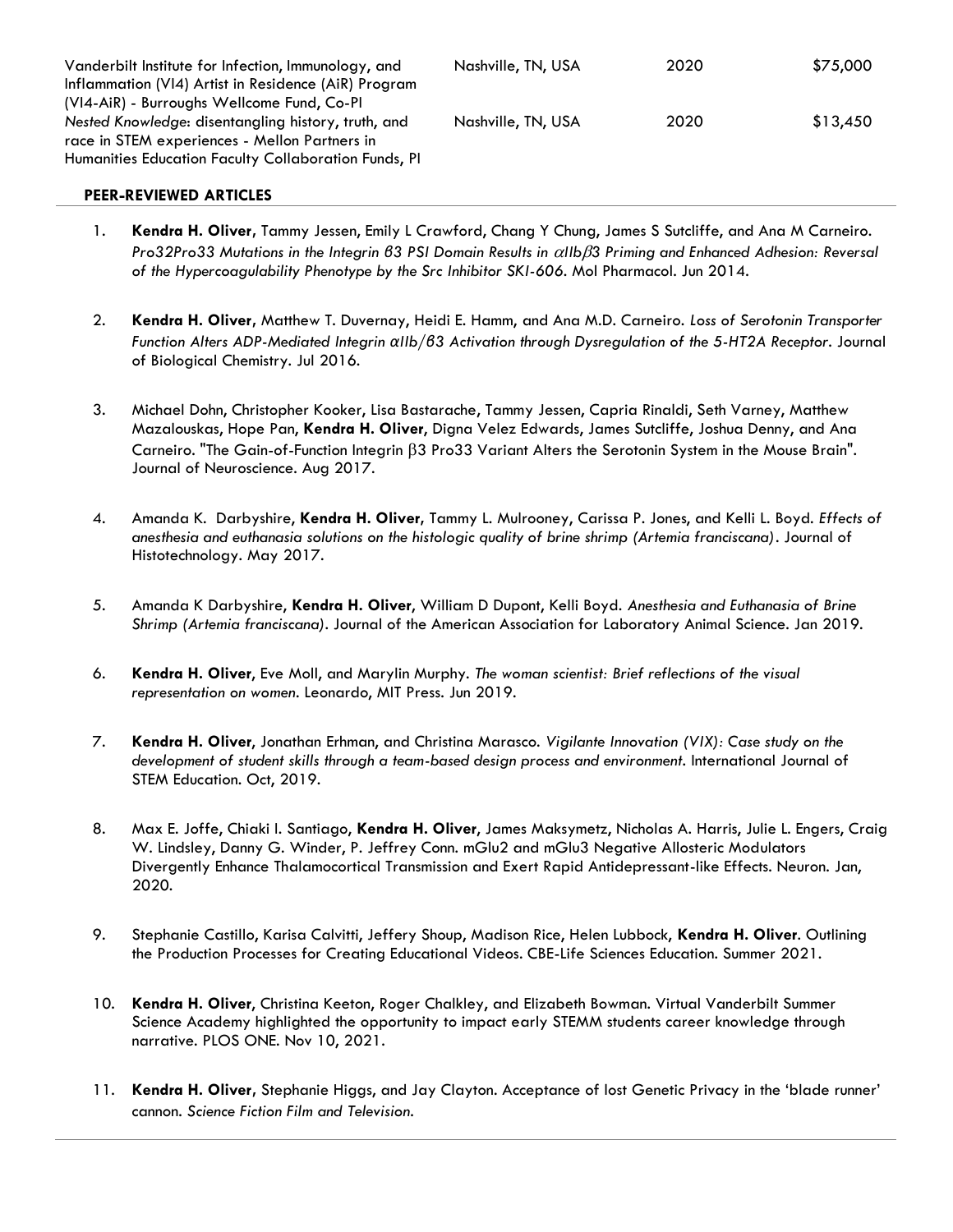- 11. Tinuola B. Ajayi, Adrienne L. Mueller, Ike S. Okwuosa, Asha Barshilia, Joseph C. Wu, , Emelia J. Benjamin, Joey V. Barnett, **Kendra H. Oliver**. Innovations in undergraduate research training through multi-site collaborative programming: American Heart Association Summer Undergraduate Research Experience Syndicate. Journal of the American Heart Association.
- 12. Skylar Cuevas, Qi (Kathy) Liu, Helen Qian, Max E. Joffe, Karisa Calvitti, Megan Schladt, Eric P. Skaar, and **Kendra H. Oliver.** Differences in self-reported benefits for student-artist versus faculty experiences in a virtual artist-in-residence program. Submitted to PLOS ONE. 2022.
- 13. Qi (Kathy) Liu, Karisa Calvitti, Megan Schladt, Eric P. Skaar, and **Kendra H. Oliver.** Case-study exploring the impact of visually focused tweets within the science Twitter-verse. In preparation.
- 14. Janet Mariadossa, and **Kendra H. Oliver**. *Nested Knowledge*: a systematic review and case study of a multidisciplinary projects between the arts and sciences based in project management theory. In preparation.
- 15. Deborah McCabea, & **Kendra H. Oliver**. Reimagining video-based online learning through UX Design: From LSMs to novel video platform prototypes. In preparation.

### **NON-PEER REVIEWED PUBLICATIONS AND DIGITAL PRODUCTS**

#### **In-person and Virtual Exhibitions**

- o [Catalogue for ArtLab 2019 Exhibition](https://artlabvanderbilt.com/)
- o American Society of Civil Engineering [Art Show](https://indd.adobe.com/embed/f285b5cb-5362-43f4-9edc-539d81de83a3?startpage=1&allowFullscreen=true)
- o ArtLab; Intersection of Art and Science 2017 [catalog](https://indd.adobe.com/view/51444518-e1cf-449f-8cf7-5b915c91698f)
- o VI4 Artist is Residence Program 2021

#### **Website, Video and Graphic Design**

- o ArtLab website: artlabvanderbilt.com
- o Vanderbilt Institute for Infection, Immunology, and Inflammation Artist in Residence Program: artlab-air.com
- o Research videos for Basic Sciences
- o [Drug Discovery Online](https://www.vanderbilt.edu/drugdiscovery/)
- o ArtLab [website,](https://artlabvanderbilt.com/) [twitter,](https://twitter.com/ArtLab_Vandy) and [Instagram](https://www.instagram.com/artlab.vanderbilt/) accounts

#### **Online Resources**

- o SciVid Website: scivid.online
- o Kendra H. Oliver and Richard R. Coble (2016). [Teaching with Blogs.](https://cft.vanderbilt.edu/teaching-with-blogs/) Vanderbilt University Center for Teaching.

### **TEACHING**

| <b>COURSE NAME</b>                                                    | <b>DEPARTMENT</b>                          | <b>DATE</b>      | <b>ROLE</b>           | <b>AFFILIATED FACULTY</b>                        |
|-----------------------------------------------------------------------|--------------------------------------------|------------------|-----------------------|--------------------------------------------------|
| <b>College Teaching Certificate</b><br>Program                        | Center of Teaching and<br>Learnina         | 2013             | Student               | Cynthia Brame, Ph.D.                             |
| <b>Blended Online Learning and</b><br>Design Program                  | Center of Teaching and<br>Learnina         | $2015 -$<br>2016 | Fellow                | Cynthia Brame, Ph.D.                             |
| Why is Biology So Complex?,<br><b>Honors Course</b>                   | Department of Physics                      | Fall 2015        | Teaching<br>Assistant | John Wikswo, Ph.D.                               |
| Diversity Seminar Series,<br>Aspirnaut <sup>™</sup>                   | VUMC, Nephrology and<br>Hypertension       | Summer<br>2017   | Instructor            | Aaron Fidler, Ph.D.<br>Billy G. Hudson, Ph.D.    |
| Artist in Residence; Visual<br>Communication in Science,              | Communication of<br>Science and Technology | Spring<br>2019   | Instructor            | Garret Kaas, Ph.D.                               |
| iSeminar                                                              |                                            |                  |                       |                                                  |
| Day of Discovery: Visual Science<br>communication $(6th-8th$ graders) | Center for Science<br>Outreach             | May 2019         | Instructor            | Bryson Reynolds, Ph.D.<br>Clayton Coffman, Ph.D. |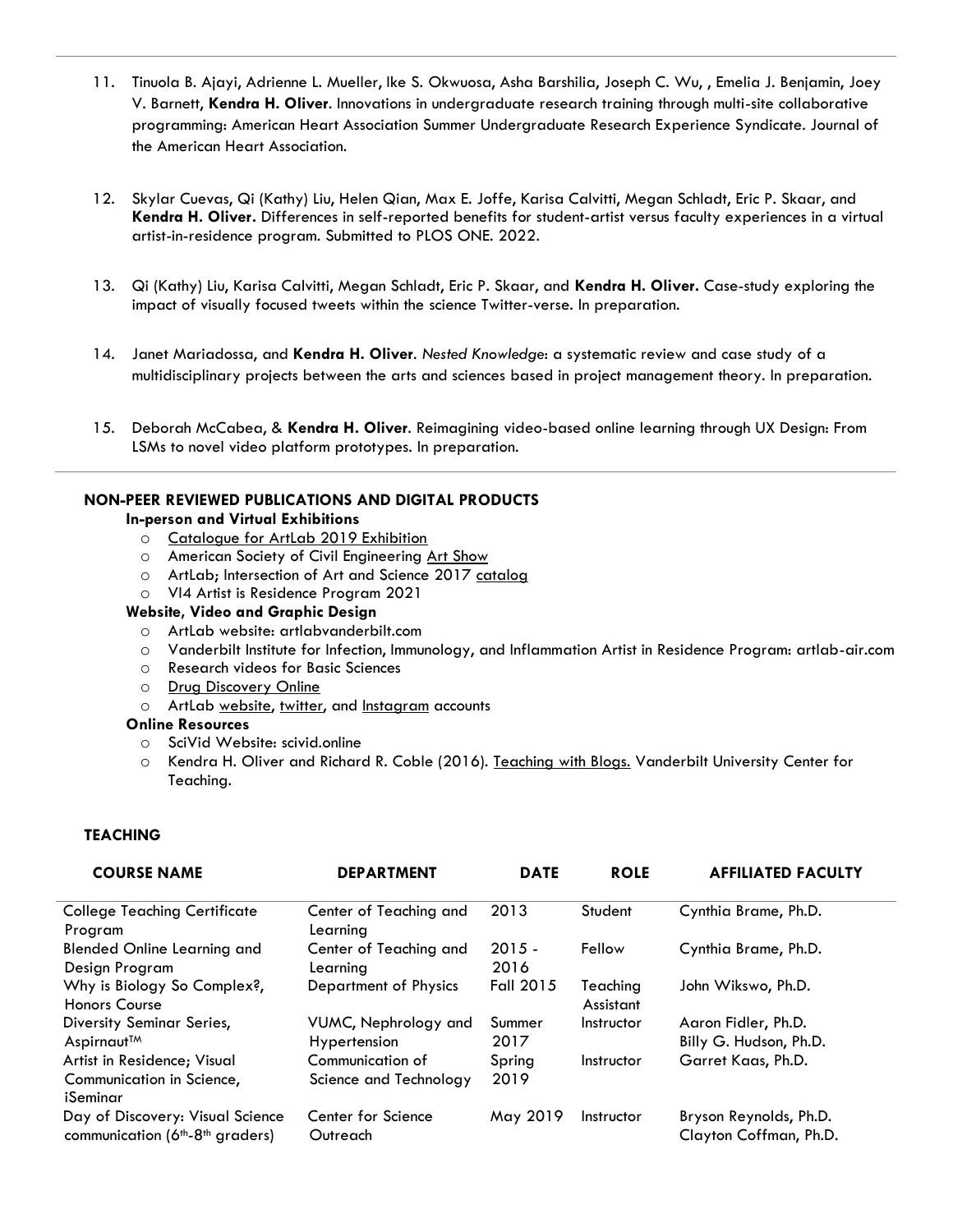| Artist-in-Residence Summer<br>Program with VI4                                                    | VI4 (Infection,<br>Immunology, and<br>Inflammation)   | Ongoing              | Founder<br>and<br>Director | Eric Skaar, Ph.D., M.P.H. |
|---------------------------------------------------------------------------------------------------|-------------------------------------------------------|----------------------|----------------------------|---------------------------|
| <b>BrightSpace Training Certificate</b><br><b>EMSE Online Teaching Certificate</b>                |                                                       | Jun 2019<br>Jan 2020 |                            |                           |
| Overview of Drug Discovery                                                                        | Quantitative and<br>Systems Biology<br>Program        | 09/2020              | Lecturer                   | Vito Quaranta, M.D.       |
| <b>Immersion Mentor</b>                                                                           | Communication of<br>Science and Technology            | Ongoing              | Mentor                     | David Weintraub, Ph.D.    |
| Cardiovascular Pharmacology -<br>Targets                                                          | Pharmacology                                          | 01/2021              | Lecturer                   | Alan Brash, Ph.D.         |
| Overview of Drug Discovery                                                                        | Quantitative and<br><b>Systems Biology</b><br>Program | 09/2021              | Lecturer                   | Vito Quaranta, M.D.       |
| Rigor and Reproducibility;<br>Foundations of Experimental<br>Design and Hypothesis Testing        | <b>Cell and Developmental</b><br>Biology              | 10/2021              | Lecturer                   | Alissa Weaver, Ph.D.      |
| Rigor and Reproducibility;<br><b>Foundations of Experimental</b><br>Design and Hypothesis Testing | <b>Medical Scientist</b><br><b>Training Program</b>   | 11/2021              | Lecturer                   | Lourdes Estrada, Ph.D.    |
| Rigor and Reproducibility;<br><b>Foundations of Experimental</b><br>Design and Hypothesis Testing | Neuroscience Training<br>Program                      | 12/2021              | Lecturer                   | Carrie A. Grueter, Ph.D.  |

## **For more details, see Education Portfolio**

## **MENTORING**

| <b>TRAINING</b><br><b>PERIOD</b>                | <b>MENTEE NAME</b>                                | <b>MENTEE ROLE</b>                          | <b>CURRENT</b><br><b>POSITION</b>                    | <b>TOPIC</b>                                                                                                            |
|-------------------------------------------------|---------------------------------------------------|---------------------------------------------|------------------------------------------------------|-------------------------------------------------------------------------------------------------------------------------|
| Aug 2016 -<br>Present                           | Emily Layton                                      | ArtLab Studio<br>Assistant                  | Post-graduate<br>student                             | Communication of Science and<br>Technology                                                                              |
| Jun 2018 - Aug<br>2018                          | Favour Akabogu                                    | Aspirnaut<br>Student                        | <b>Research Assistant</b>                            | <b>Medical Research</b>                                                                                                 |
| Aug 2018 -<br>Present<br>Aug 2018 - May<br>2020 | <b>Matthew Gothard</b><br>Justin Chediak          | <b>ArtLab Fellow</b><br>CSET internship     | Undergraduate<br>student<br><b>Medical Student</b>   | Interactive experiences with<br>coding and kinetic art<br>Interactive Display of Research in<br><b>Stevenson Center</b> |
| Aug 2018 - May<br>2020                          | Eve Moll                                          | <b>CSET</b> Internship                      | <b>Medical Student</b>                               | Exploring the Intersection of Art<br>and Medicine                                                                       |
| Aug 2019 -<br>Present                           | Stephanie Castillo                                | Graduate<br>Research                        | Graduate student                                     | <b>Science Communication</b>                                                                                            |
| Jan 2020 -<br>Present                           | <b>Skylar Cuevas</b>                              | Immersion<br>Student                        | Undergraduate<br>Student                             | Communications of Science and<br>Technology                                                                             |
| Jan 2020 -<br>Present                           | Navya Thakkar                                     | Immersion<br>Student                        | Undergraduate<br>Student                             | Communications of Science and<br>Technology                                                                             |
| Jun 2020 - Aug<br>2020<br>Aug 2020 -<br>Present | Alexander M.<br>Martinez Lopez<br>Janet Mariadoss | <b>SURE Scholar</b><br>Immersion<br>Student | Undergraduate<br>Student<br>Undergraduate<br>Student | AHA CV Summer Program<br>Communication of Science and<br>Technology                                                     |

# **For more details, see Education Portfolio**

## **PROFESSIONAL MEMBERSHIPS**

American Physiological Society 2015 – 2016 American Heart Association Atherosclerosis, Thrombosis, and Vascular Biology

2014 – 2016, 2020 – Present